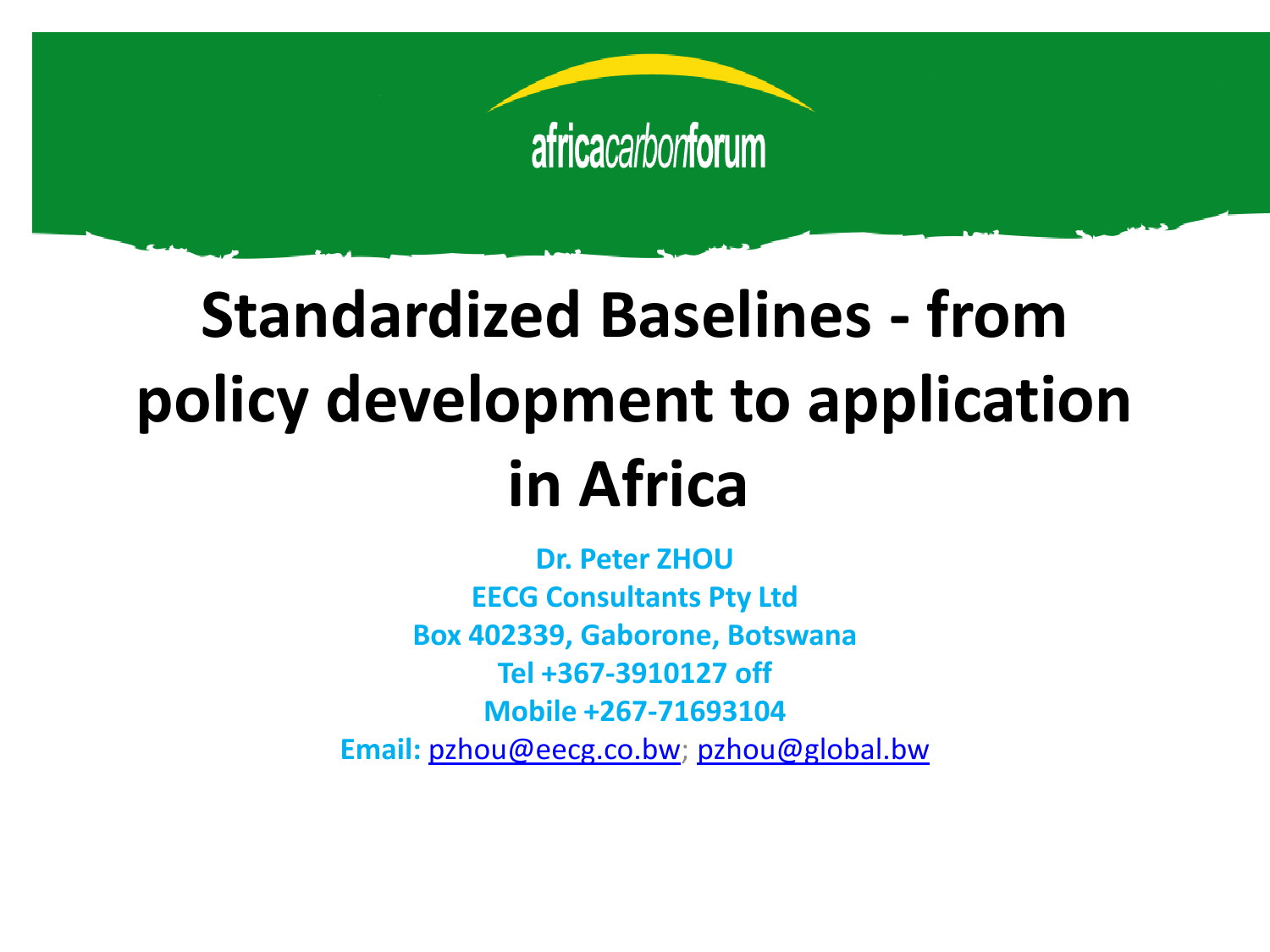#### This Session

• Standardized baselines are favored with an aim to **reduce transaction costs; increase predictability, objectivity and transparency in the decision- making process; and to enhance access to the CDM in selected sectors**. This session will discuss the challenges and opportunities for implementing standardized baselines in Africa, as well as the recently adopted "Guidelines for the establishment of sector specific standardized baselines" (EB62, July 2011).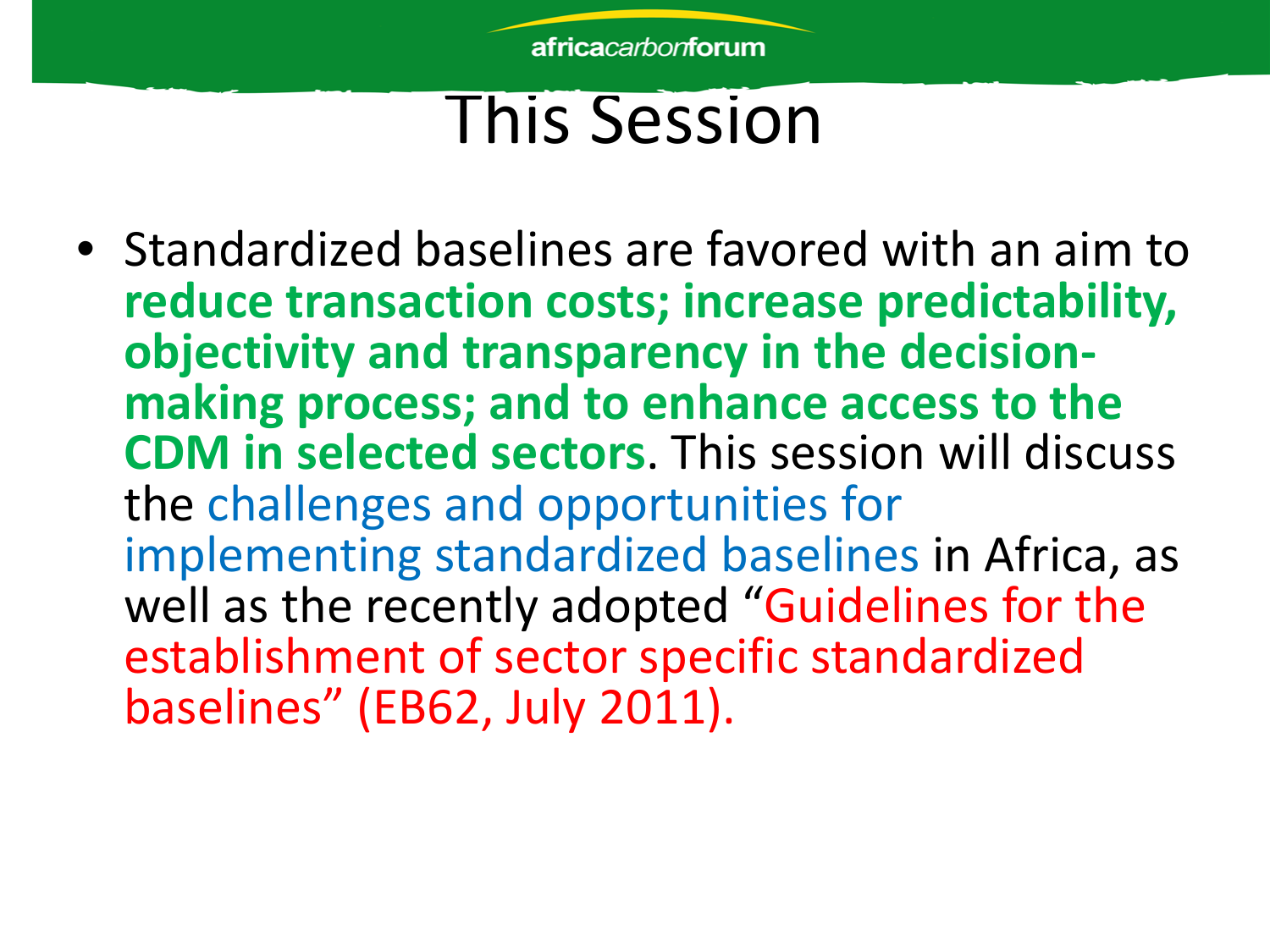

#### OUTLINE

- My understanding of what SBs entail- with Guidance from EB 62
- Challenges and opportunities for implementing SB in Africa
- Proposal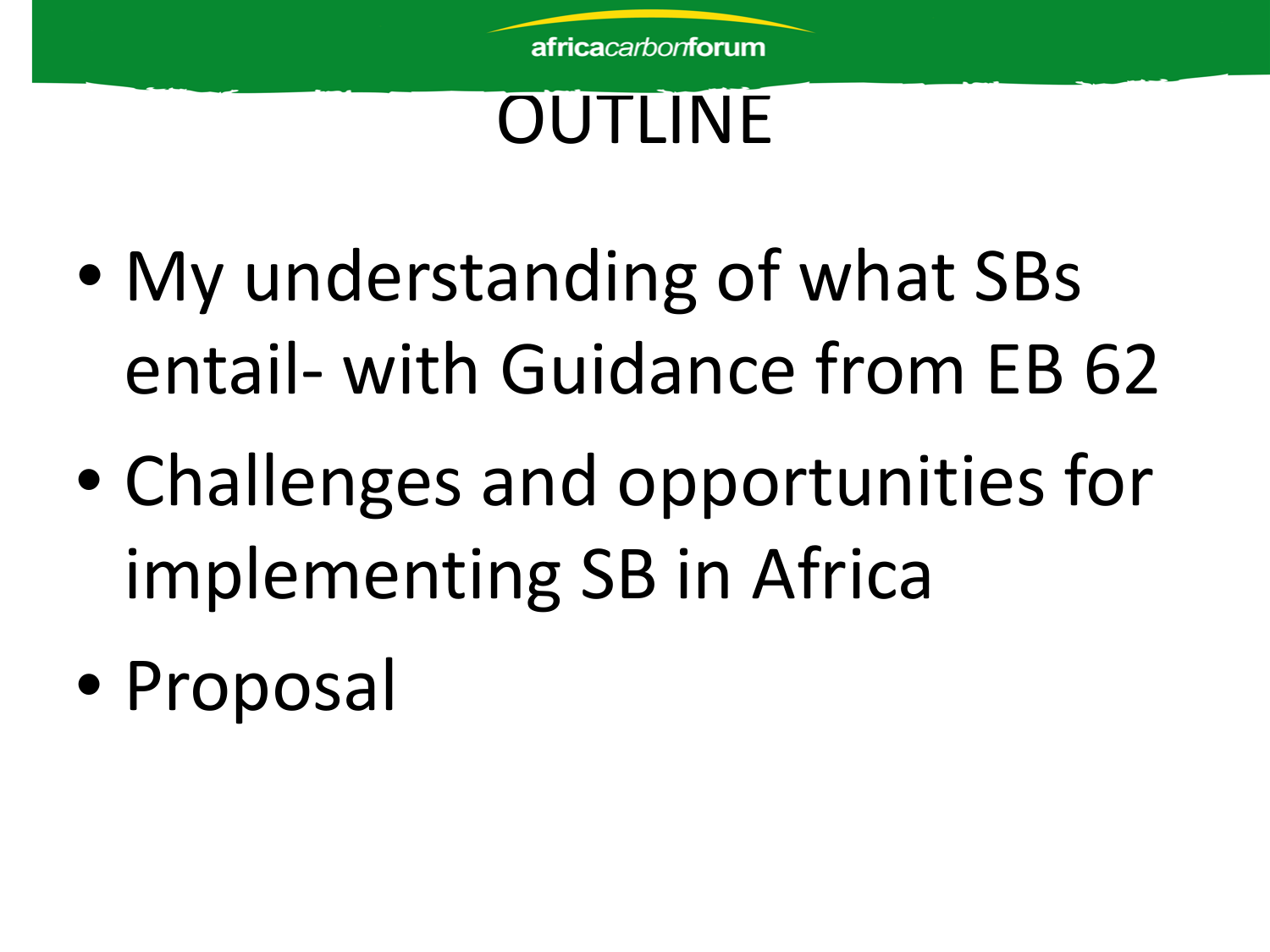## Who can submit SB

- one or more Parties/countries
- Project Proponents
- International Industry organizations
- Admitted observer organizations
- THROUGH HOST COUNTRY DNA
- guided by new or existing methodologies
- Currently for stationery sources
- Not for afforestation/reforestation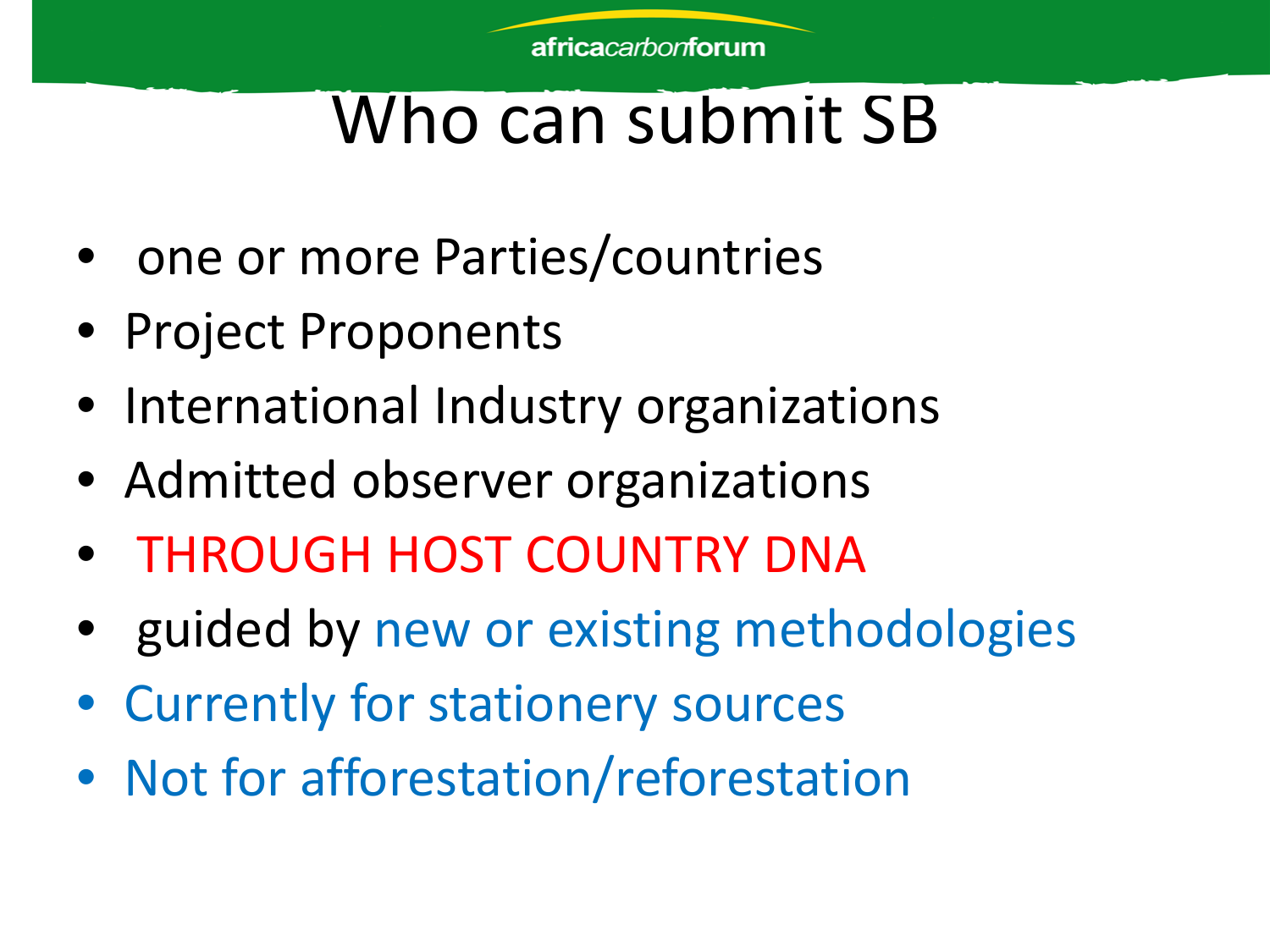#### WHAT JD CUVEN

- BASELINE ASSESSMENT And/or ADDITIONALITY
- BASELINE EMISSION REDUCTIONS
- to be applicable to possible project activities ( not just one)
- No ex post additionality as well.
- Can have a POSITIVE LIST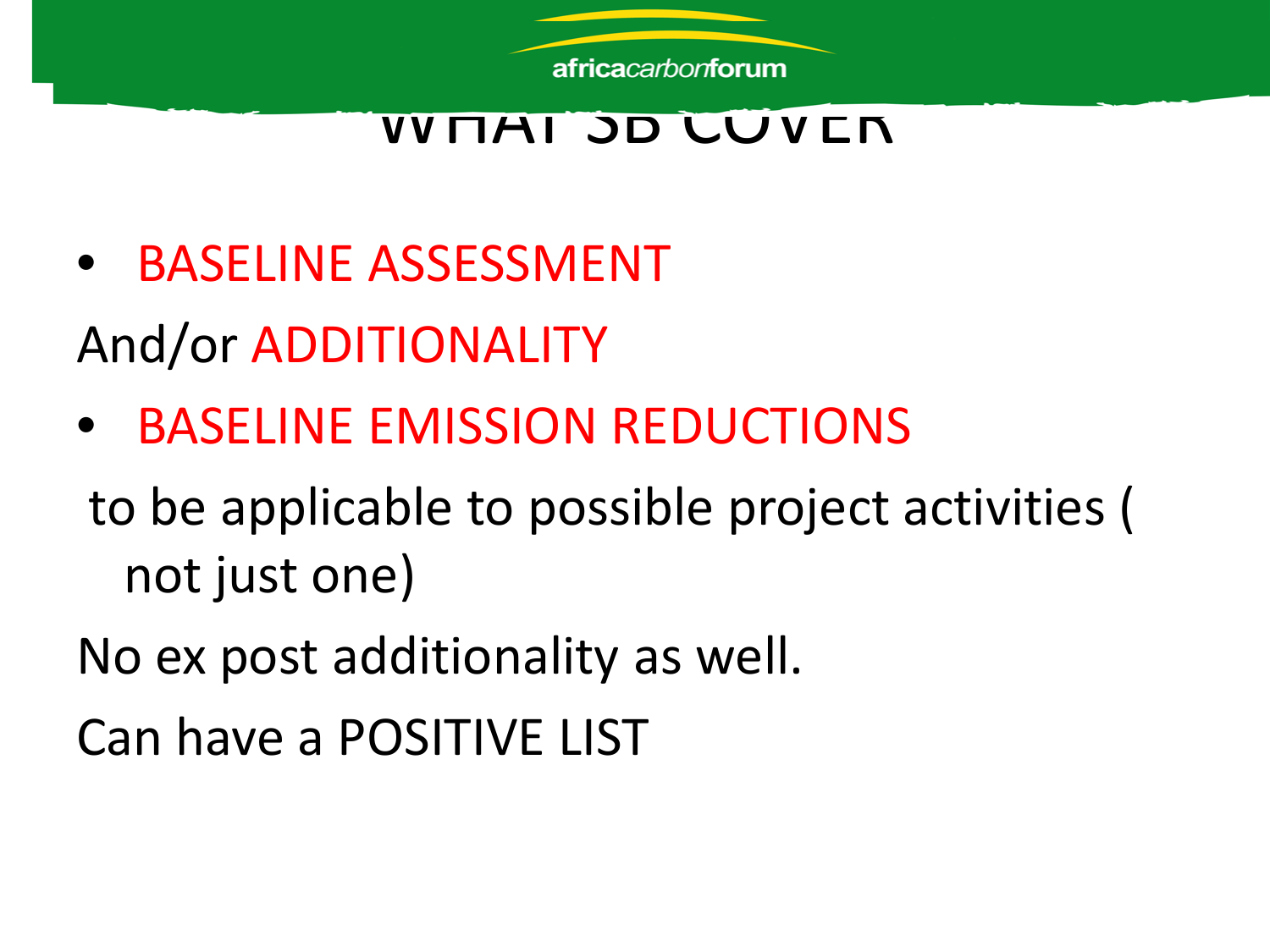

# CONDITION FOR APPLICABILITY

- SAME AGGREGATION E.G. GEOGRPAHY-Defined by homogeneity in SECTOR e.g. cement production- characterized by output it produces
- OUTPUT- Goods or services e.g. Lighting, cooking, clinker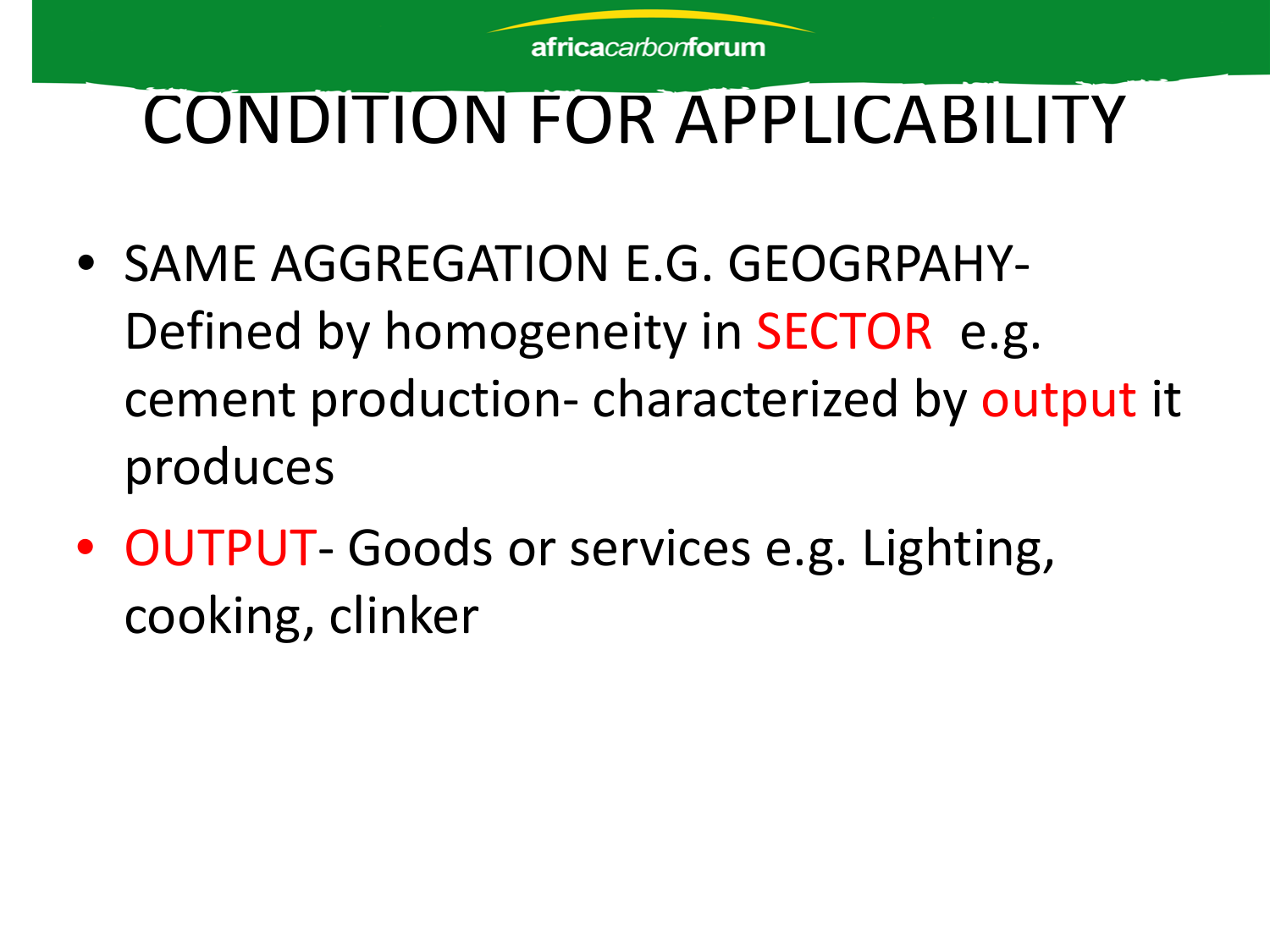#### ILLUSATRTIONS- GEOGRAPHY

Can disaggregat e if doesn't qualifyhomogeniet y

Sector and output homogeneity- similarcould be part of country or country or countries in a region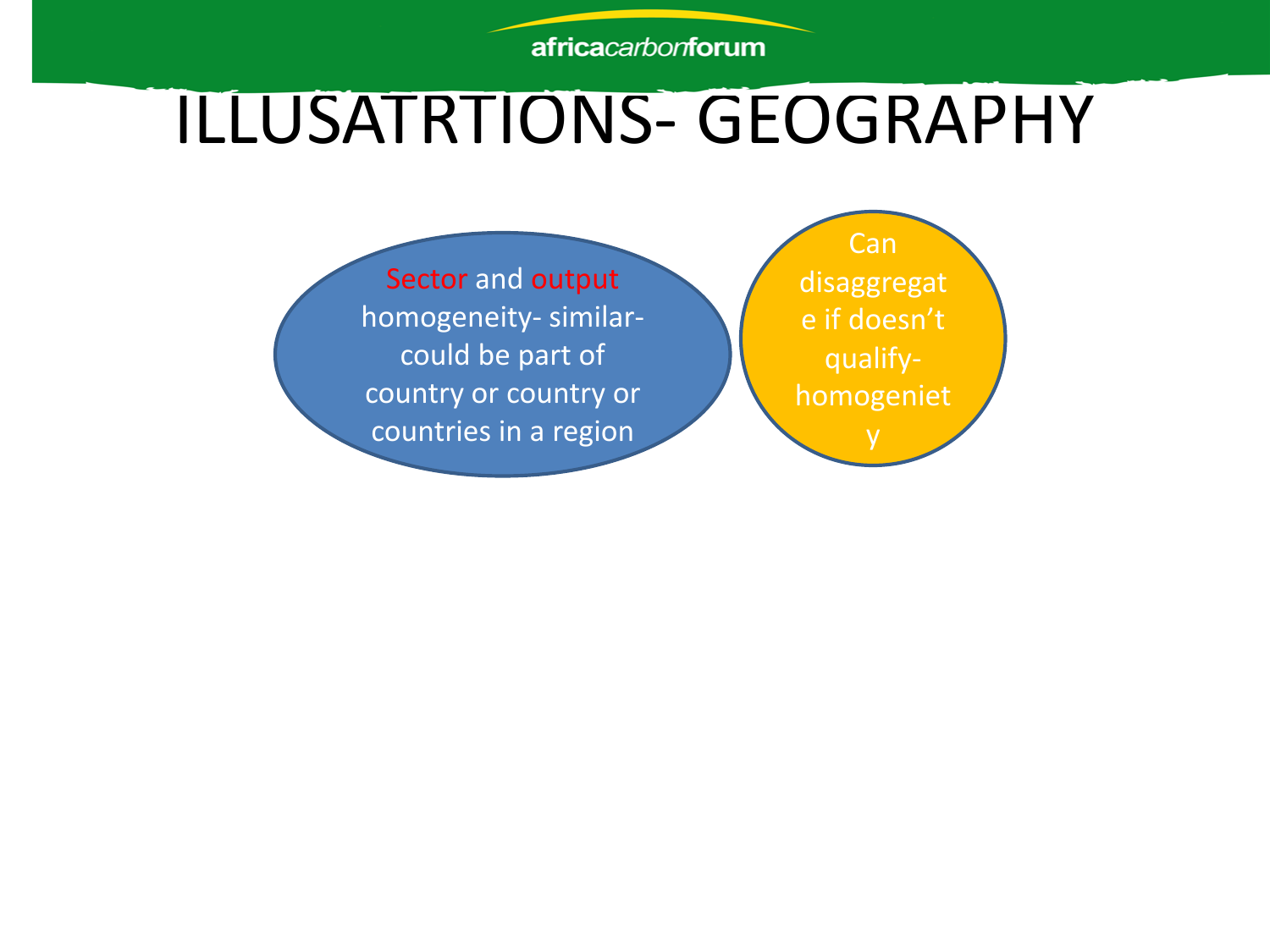# SECTORS SO FAR SELECTED

- Fuel/feedstock
- Switch of technology with or without change of energy source (EE included)
- Methane Destruction
- Methane Formation avoidance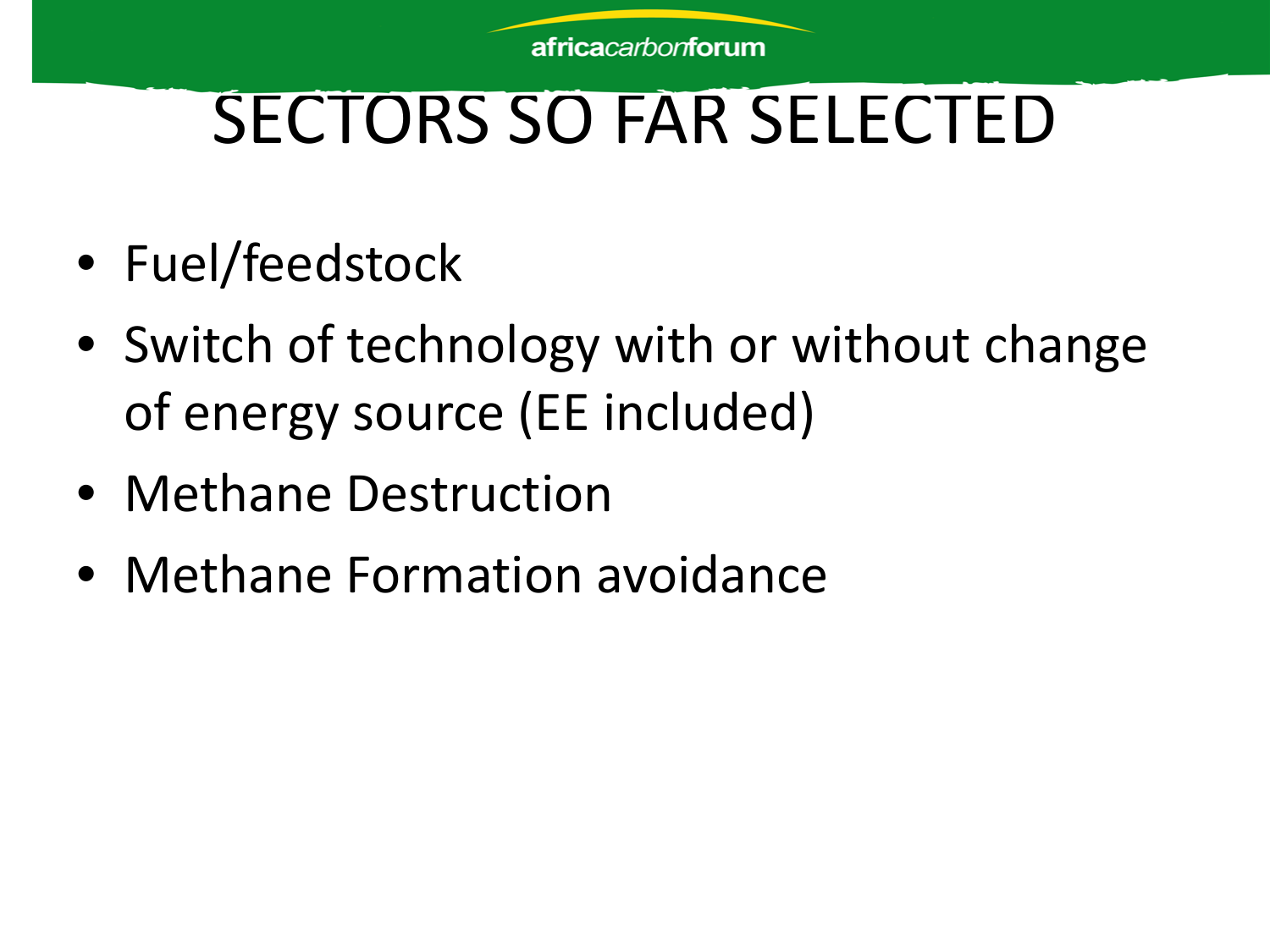#### Illustrations- fuels

EB sets limits for how much output beyond which fuels can be ADDITIONAL OR ON on positive list

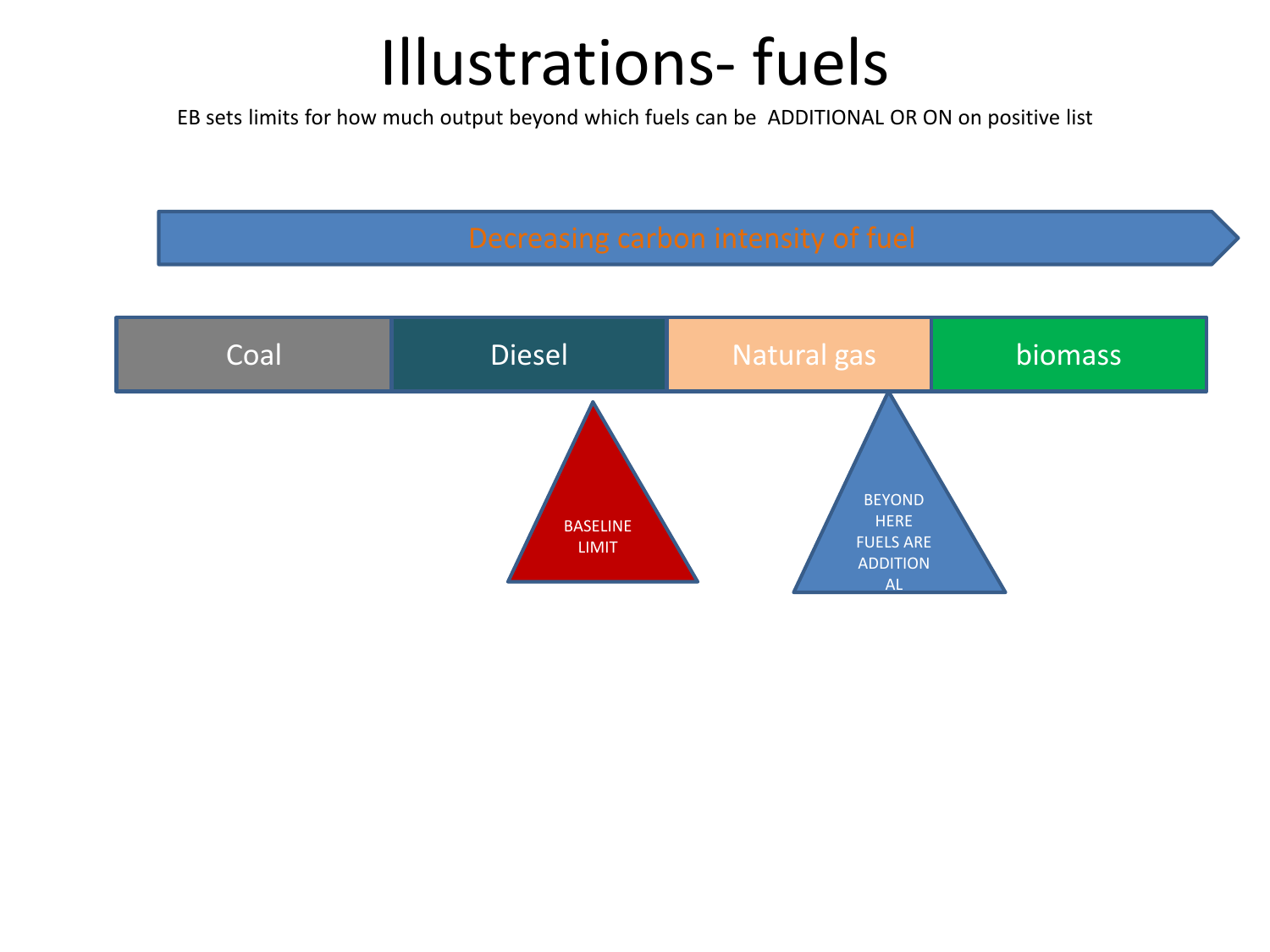### Illustration- technologies

in additionshould show barriers, not commercially attractive \$/Output greater not requested by law

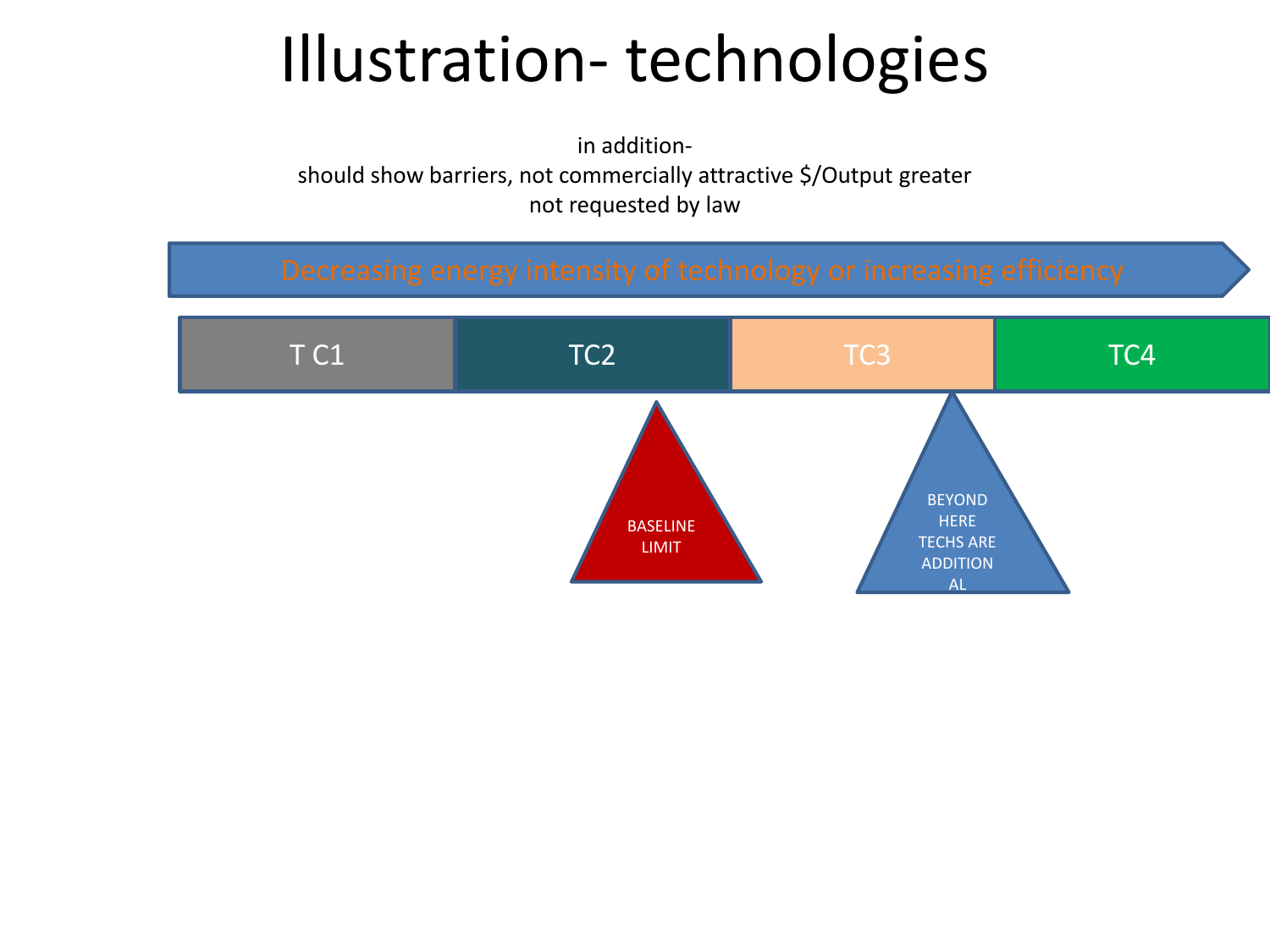### SAPP electricity example

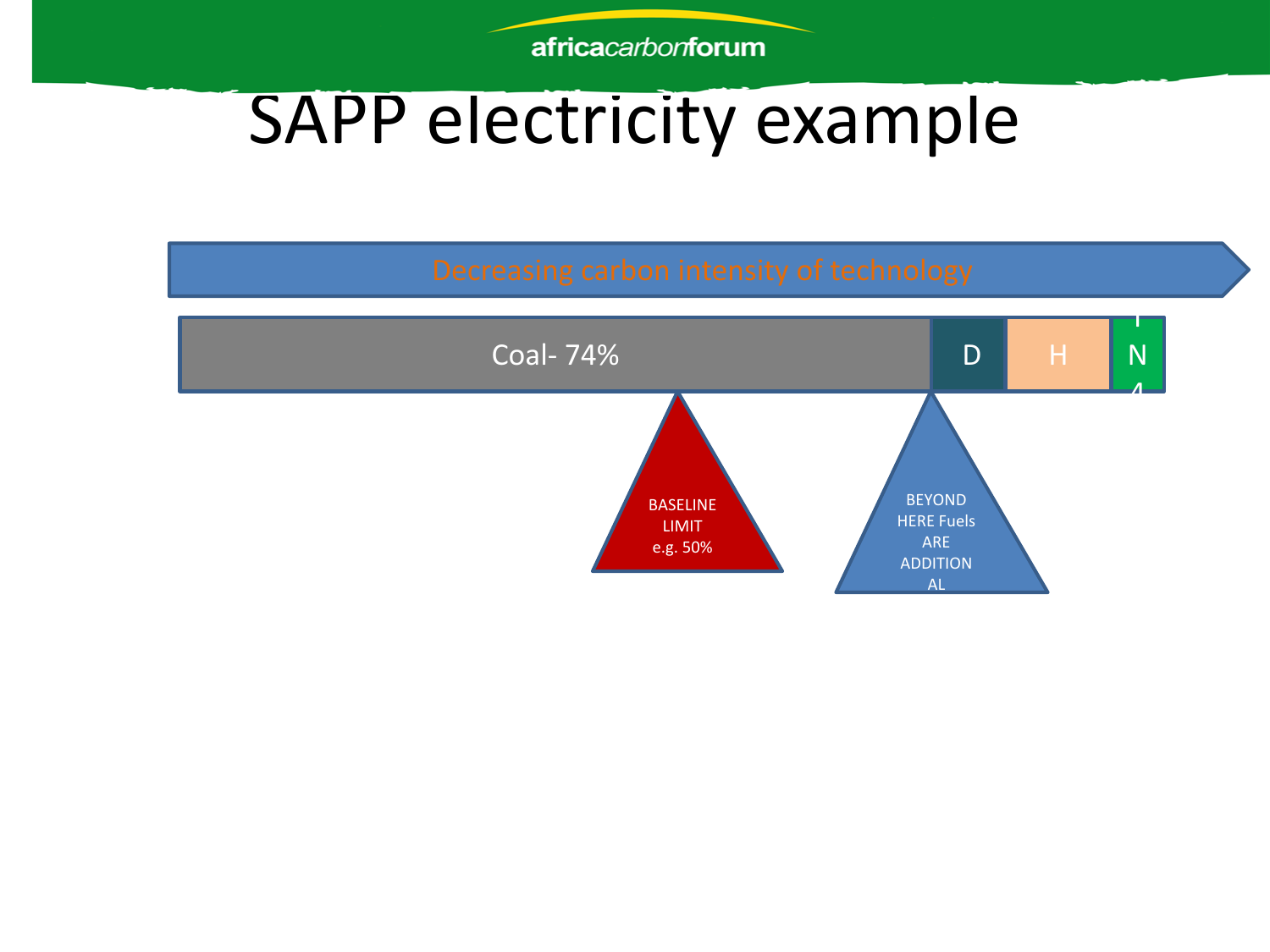#### Illustration Methane Destruction



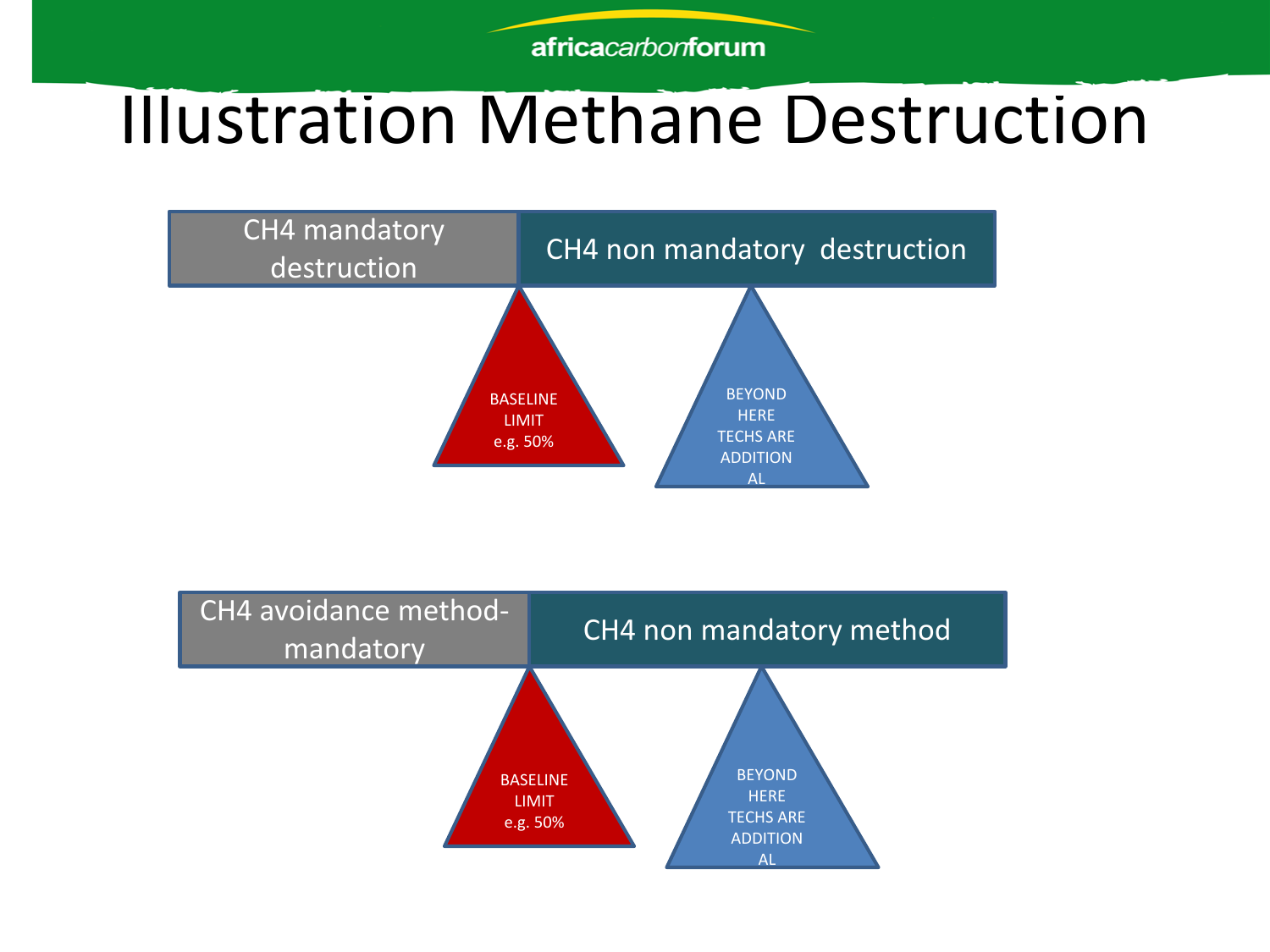#### Some requirements

- Limits set by EB for regions and sectors (but can be informed by Parties etc)
- EB sets vintage of data to be used and frequency of revising SBs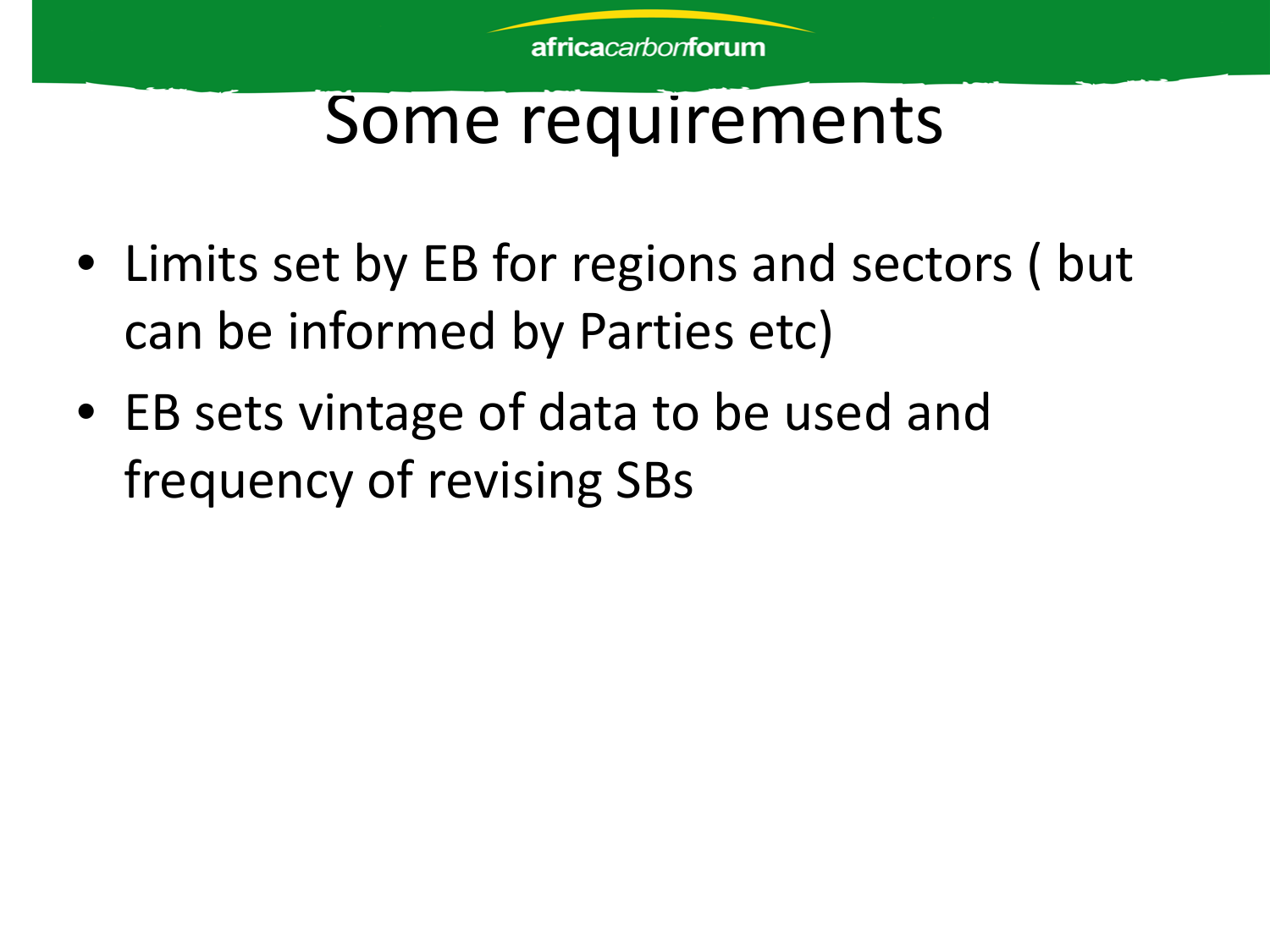# OPPORTUNITIES

- Paramount to retain environmental integrity
- **reduce transaction costs; increase predictability, objectivity and transparency in the decision-making process; and to enhance access to the CDM in selected sectors**
- When established can be adopted by PPs at LOW transaction costs
- It can work e.g for GEFs- can speed up uptake of RE/EE
- Immediate opportunity for GEFs-avoid PPs calculating each time
- Better in a coordinated planning systems
- DOE validation of such coordinated systems provide EB with informed Decision making
- EB giving support in dealing with data collection and handling-QC/QA, Sampling/survey guidelines
- Use of SB-voluntary/complimentary –not mandatory
- EB can have discretion on LDC, SIDS FOR countries with <10 CDM registered projects etc on say data vintage
- Have a Central Authority to calculate SB rather than all DNAs/PPs
- EB is still open to suggestions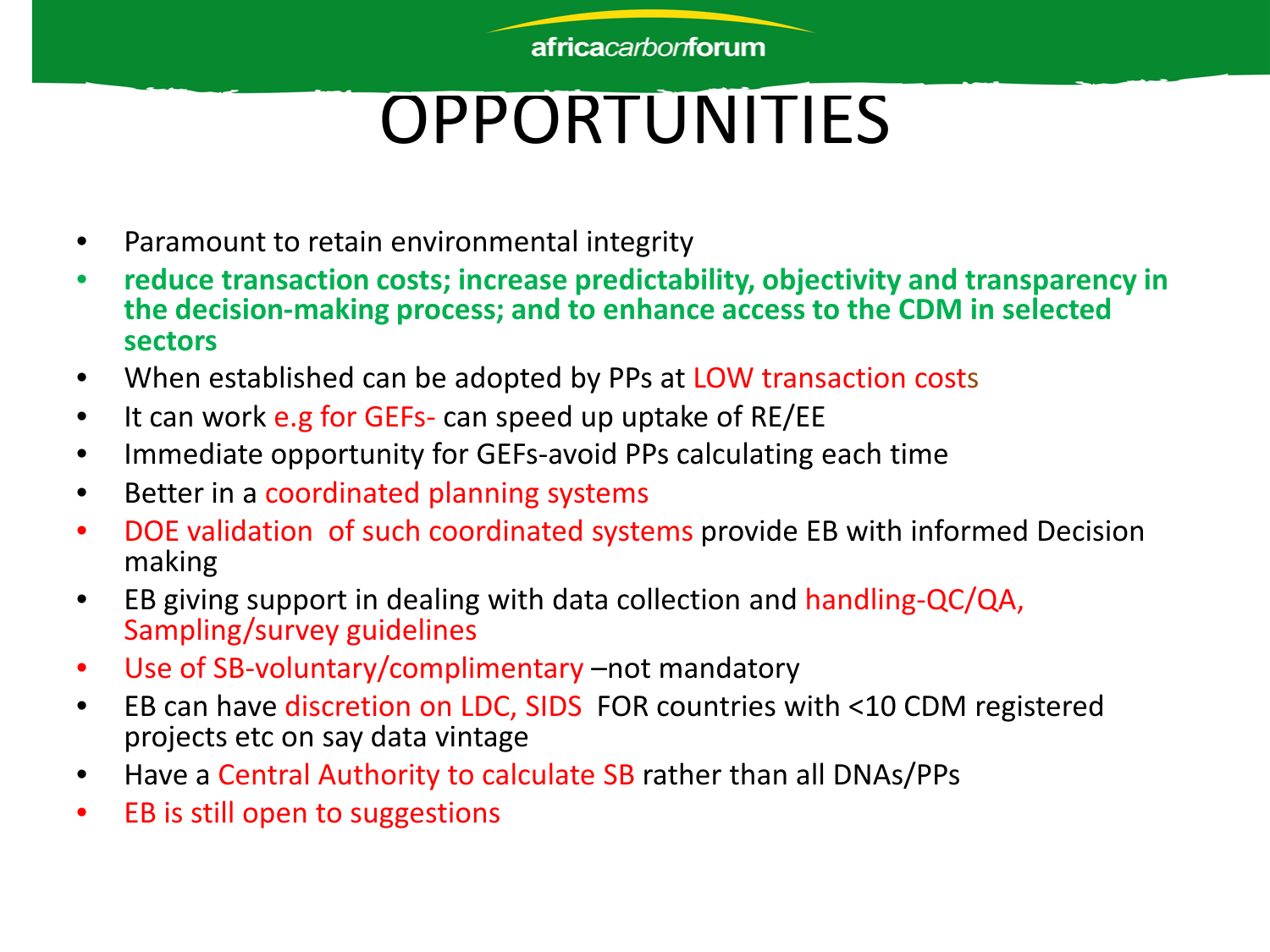## challenges

- Intention good-Still many grey areas-work in progress
- Many contested areas in terms of interpretation- aggregation, sector homogeneity as was the case in developing Methodologies
- Made simple matter too complex e.g. by determination of additionality/baseline using Xa, Xbs
- SB determination under EB scrutiny-stringent-Xa, Xb, vintage, frequency
- SB- expected to be conservative, secure, transparent, traceable- making SB determination Data intensive
- Requires DNA to be in the fore front-good and bad-too much responsibility with minimal resources- to Interact with all data providers-Worse if regional countries are involved.
- Requires that DNAs have well designed data systems, well trained personnel, culture of data quality fit for SBs +data vintage (often not available)
- In Africa there is generally poor culture of data capture , management and centralized systems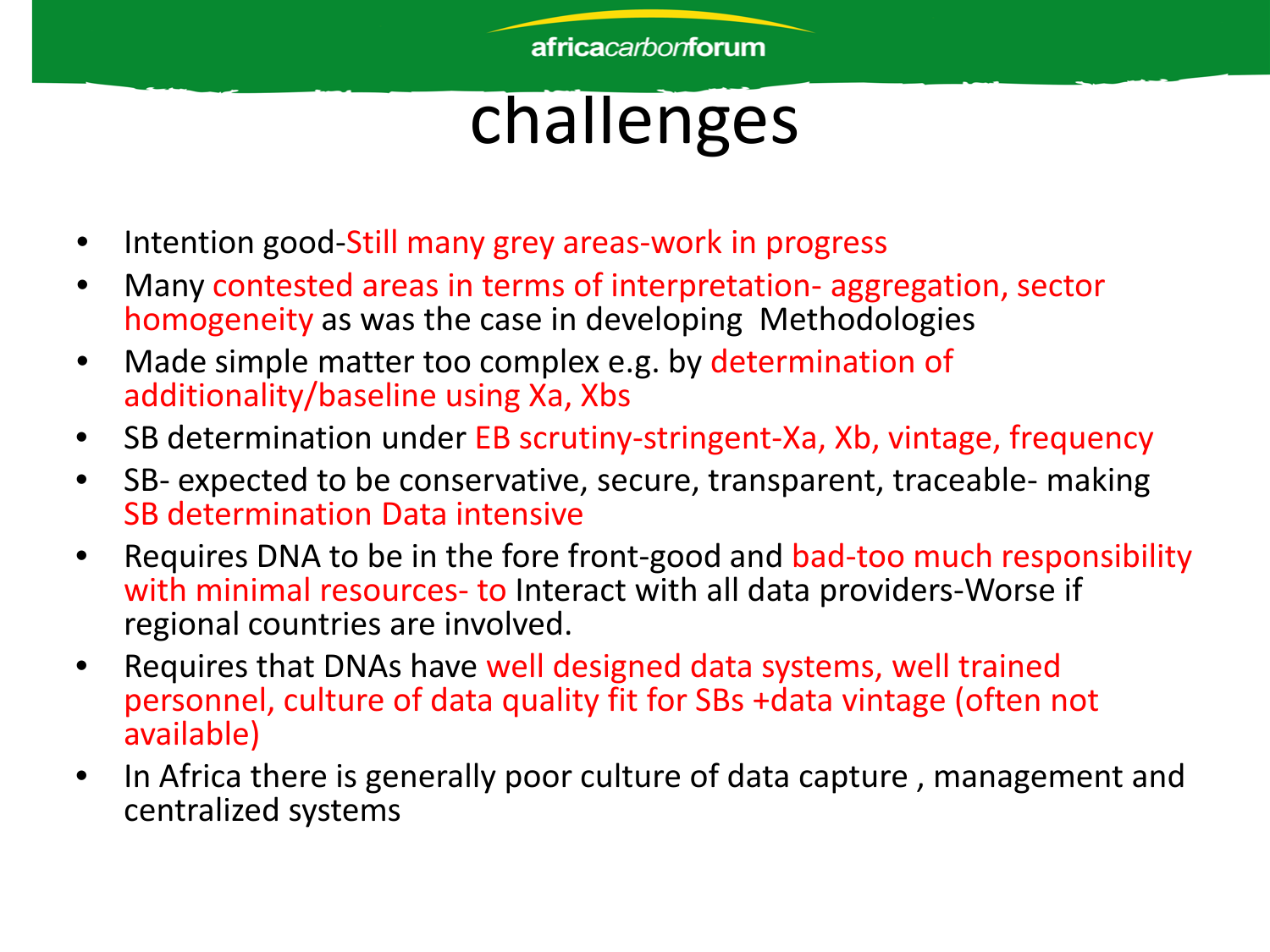#### • Demands advanced QC/QA

- Data to be --Relevant ( activity data and EF); complete ( no missing data), current (vintage), reliable consistent ( same format), accurate ( no errors), objective ( no bias), credible sources
- Prefer primary data by DNA, 2ndary by DNA, then other sources.
- Data collection follows specific sampling and survey guidelines ( all maths)
- DNA to request for data of certain types in certain format and be able to review data before use, keep data management for registered SB for 5 years.
- Data to be verified by DoE
- DATA SHOULD BE KEPT FOR 5 YEARS AFTER SB SUBMISSION!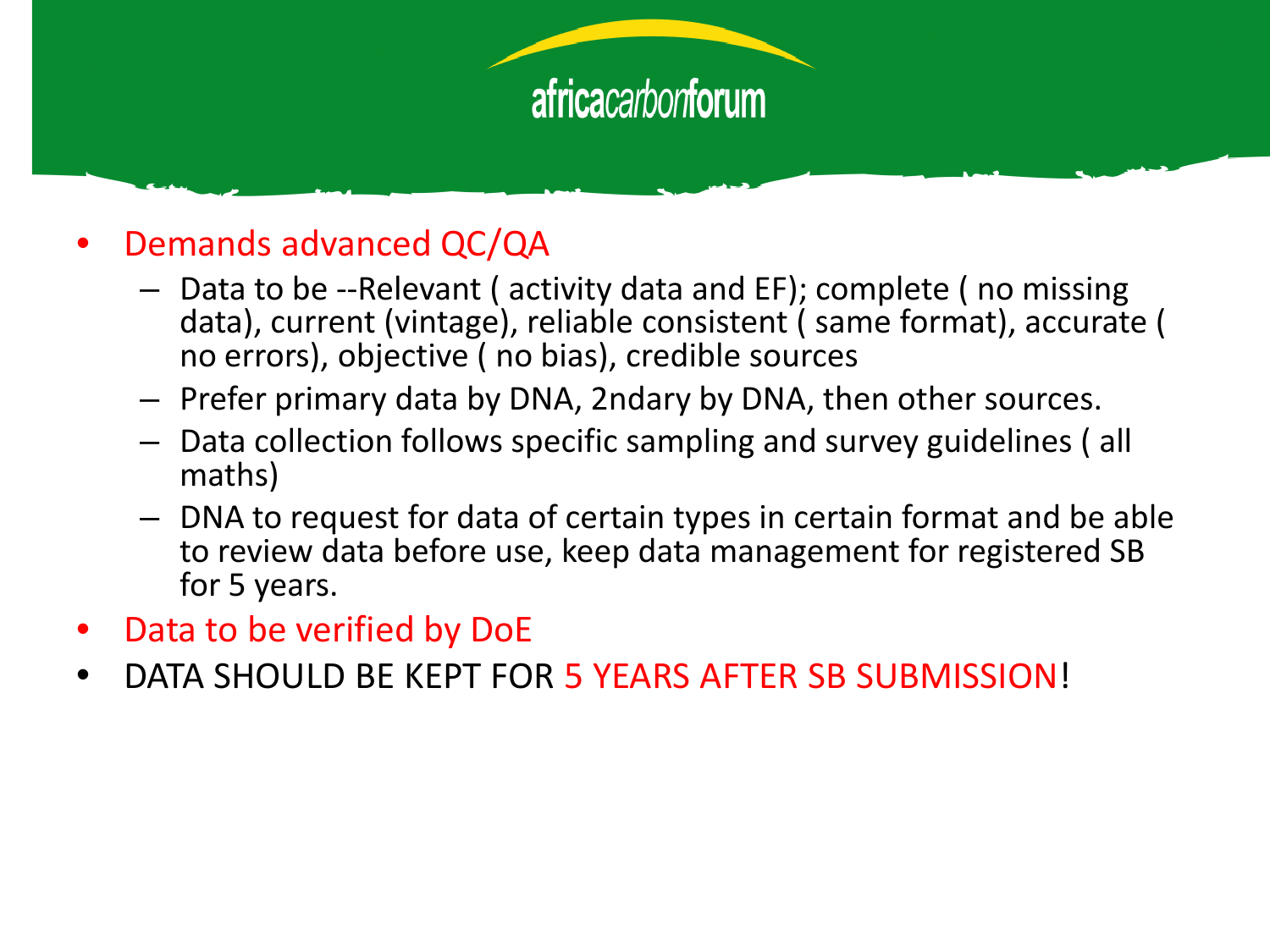## CONCLUSIONS

- SBS HAS A PLACE BUT NO SUBSTANTIAL REDUCTION IN TRANSACTION COSTS EXCEPT -some SHIFTED FROM PP TO DNA
- NEED TO BALANCE ENVIRONMENTAL INTEGRITY WITH TRANSACTION COSTS
- EB INVOLVEMENT-TOO STRINGENT
- Many areas are still to be contested-Still a lot left to interpretation-<br>geography, sector
- SBS MAY BE GOOD FOR CERTAIN SECTORS AND REGIONS IN COUNTRIES OR COUNTRIES BUT CAN BE CHALLENGING FOR CERTAIN REGIONAL ARRANGEEMNTS- DNA ENDORSEMENT AND DATA PROVISION
- AT MULTI COUNTRY LEVEL NEED COORDINATED PLANNING E.G. ELECTRICITY. SAPP GEF IS AN EXAMPLE
- SERIOUSLY CONSIDER CENTRALIZED BODY TO UNDERTAKE SB THAN ALL DNAS